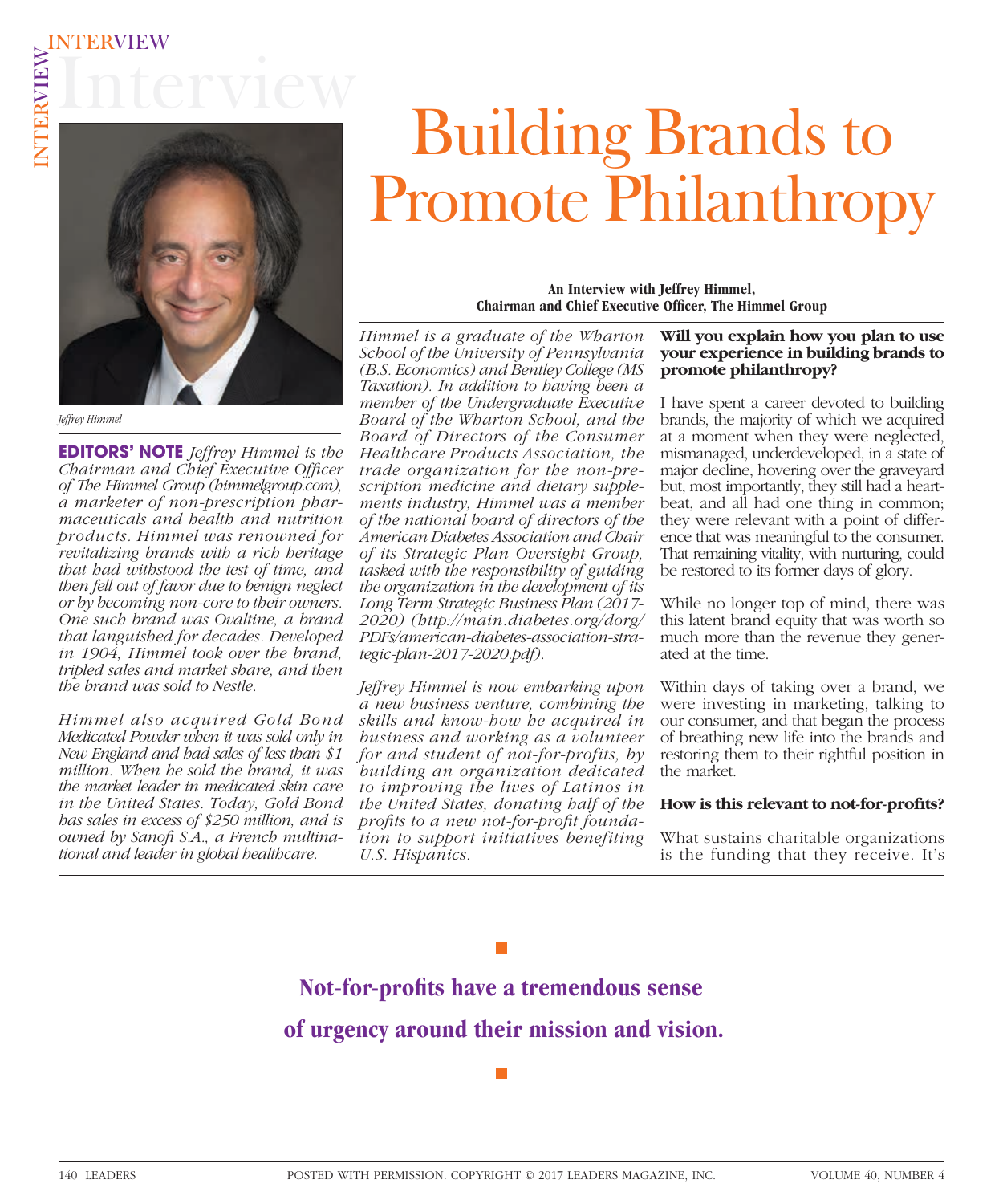**Organizations need to make themselves stand out and grab attention. Otherwise, they end up falling down in the differentiation department.**

important for them to understand what funders are looking for, and what's important to them. That means seeing themselves as a brand, because what they have is a brand, and the market is as competitive as building a brand. They are competing for share of mind and share of donor dollars in the same way that P&G and Colgate compete for shelf space and share of market.

Donors and other not-for-profit stakeholders have choices, just like consumers do, with others competing for their attention, time, and support, willing to offer a similar product or service for a penny less. It's the same dynamic in the world of philanthropy.

#### **Are you suggesting that there is an**  opportunity for not-for-profits to do it **better?**

Not-for-profits have a tremendous sense of urgency around their mission and vision. They have a great story to tell, whether it's to support advances in science, providing for an indigent population or other underserved community, or other important causes. They face the same sorts of pressure on revenue that their for-profit counterparts experience.

Yet by virtue of not seeing themselves as a brand, they don't compete for donor dollars and share of mind in the same way that for-profits do and, in the process, can fall short of achieving their true potential.

Charitable organizations rarely fully understand their brand, its level of awareness in the market, their donors and other stakeholders' perceptions of who they are, what they stand for, and how they are differentiated from their brethren not-for-profits.

They need to drive, rather than assume, demand, and make sure that their unique selling point is meaningful and constantly resonates with their target customer.

If they don't stand out in a differentiated way, they can't build engagement.

## **There is a major focus today on "building customer engagement." What does that mean?**

It means answering that one, key question for a potential customer, in this case, a donor or other stakeholder:

"What's in it for me?"

That's all they're interested in – talking to their needs and wants. Most organizations don't. Most messaging doesn't. Oftentimes they are more mindful of what they are going to say than in listening to what might be said to them.

Organizations need to make themselves stand out and grab attention. Otherwise, they end up falling down in the differentiation department.

A former CEO of Campbell Soup once said, "Either differentiate or die."

What is needed is not just "content" but to directly engage with the target audience, to build a passionate, emotional connection with the consumer/ stakeholder/donor.

In today's digital age, marketing sometimes is subordinated to technology delivery. Frequently, the customer is relegated to a metric to be counted, rather than a consumer to be listened to, learned from, cultivated, and followed and, in the process, marketers end up alienating consumers rather than bonding with them, starting out with the call to action of "Please give" before they have even begun to engage.

## $\mathbb{R}^n$

**In today's digital age, marketing sometimes is subordinated to technology delivery.**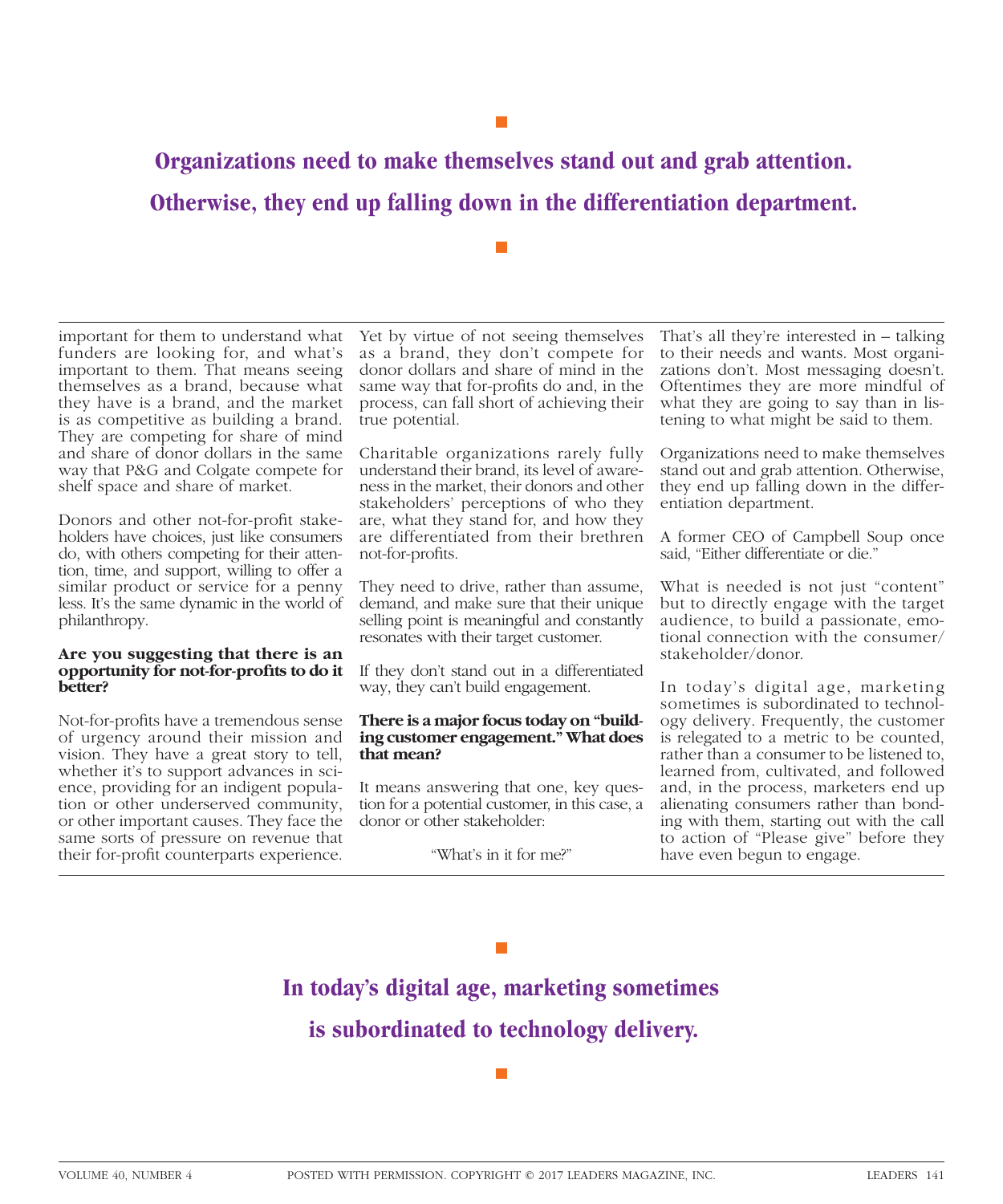**There is nothing more beautiful than the passion of a consumer – to hear their likes, dislikes, issues, what they want from us in the future, how and when they use our products.**

If the data at the small donor level demonstrates a poor ROI, it's strategically time to develop the mid-level donor, ascribing the highest value to major donors. Yet this is not always clear, for all donors' stories can inspire and engage other potential donors.

I will never forget what a legend in the ad business once said to me. We were on a plane discussing what constitutes good creative advertising and he said, "If you want to know how to sell a consumer, ask him." That stuck with me forever.

Over my career, I would receive 500 consumer letters each week, and I would read every one of them. I couldn't wait to read them because there is nothing more beautiful than the passion of a consumer – to hear their likes, dislikes, issues, what they want from us in the future, how and when they use our products. It wasn't rocket science, and I am certainly no marketing genius. I just listen and take my direction from them.

That's all I do, I listen to my consumer, and then, listen more closely.

The best part was that we would follow up with those with passion and conduct interviews with them after reading their letters.

We would sit back and listen to their stories. Those stories provided the underpinning of new product development, and we used their stories in our advertising and messaging, letting those consumers tell our other consumers about their experiences with our products.

#### **Did you use actors and actresses in** same is needed in the not-for-profit world. **your commercials?**

Never. We believed that the brand message would end up being subordinated to celebrity, and the cost of the celebrity would consume too much of our resources, leaving an inadequate level of funding to build the brand. Most importantly, there is nothing more credible to a consumer than the testimony of a fellow consumer. Testimonials say to the viewer, listener, or reader, "This is the truth." The authenticity of "real people," unlike that of an actor or actress, is never questioned. They weren't necessarily beautiful people like actors and actresses, but they told it like it is. Our consumers connected on an emotional level with other consumers.

I recall one Gold Bond user speaking of his serious foot itch, "...that itching, itching, itching, in between the toes," and our consumers would say, "That's me!"

In all due respect to the best copywriters, if they have never suffered the pain and discomfort of severe foot itch, how can they possibly describe foot itch, how can they develop that emotional connection with a consumer?

That's customer engagement, and the

### **Are you saying that selling a product is the same as selling a donor?**

Not exactly, but if not-for-profits see themselves as marketers vying and competing for donors' attention, understanding the needs of their constituencies, how to satisfy their needs, answering that key question for the donor "what's in it for me," then they have a greater likelihood of ensuring that a donor's dollar doesn't go someplace else.

I always ask myself this, "Would you buy from you?"

It's a matter of seeing things from the other person's point of view and talking in terms of their needs and wants.

Simply having a marketing and communications department is not sufficient.

**Most importantly, there is nothing more credible to a consumer than the testimony of a fellow consumer.**